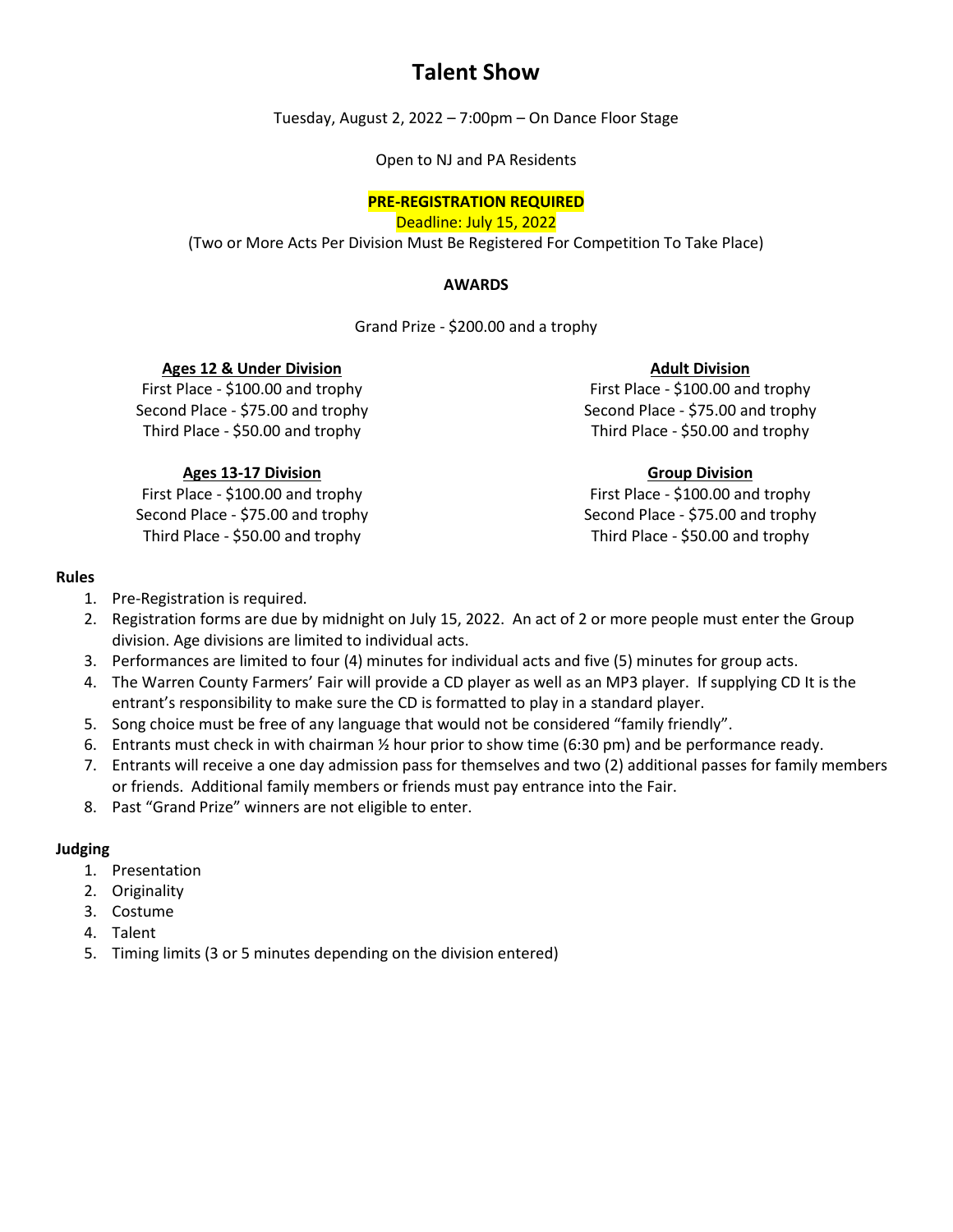

# **Open Talent Show Registration Form**

Tuesday, August 2, 2022

Registration deadline – by midnight, July 15, 2022

| <b>CHECK ONE</b>                                                                                                       | <b>FAMILY/GROUP ACT</b><br>(please print clearly)                                          |
|------------------------------------------------------------------------------------------------------------------------|--------------------------------------------------------------------------------------------|
| $\Box$ 12 & Under $\Box$ 13 to 17 Years<br>Adult U Group                                                               |                                                                                            |
|                                                                                                                        |                                                                                            |
| <b>SINGLE ACT</b><br>(please print clearly)                                                                            | <b>Group Member Information</b><br>(include contact person unless they are not performing) |
|                                                                                                                        |                                                                                            |
|                                                                                                                        |                                                                                            |
| <b>CHECK ONE</b><br>$\Box$ Dancing $\Box$ Singing $\Box$ Comedy $\Box$ Gymnastics                                      |                                                                                            |
|                                                                                                                        |                                                                                            |
| <b>CD Track #: ______________</b>                                                                                      |                                                                                            |
| <b>Submit completed form to:</b><br><b>Kelley Smith</b><br><b>3026 Hutchinson River Road</b><br>Phillipsburg, NJ 08865 | <b>CHECK ONE</b><br>$\Box$ Dancing $\Box$ Singing $\Box$ Comedy $\Box$ Gymnastics          |
| OR<br><b>Email to:</b><br>Questions? - farmersfairwc@gmail.com/908-295-2736                                            |                                                                                            |
|                                                                                                                        |                                                                                            |

**PLEASE READ AND SIGN PAGE 3**